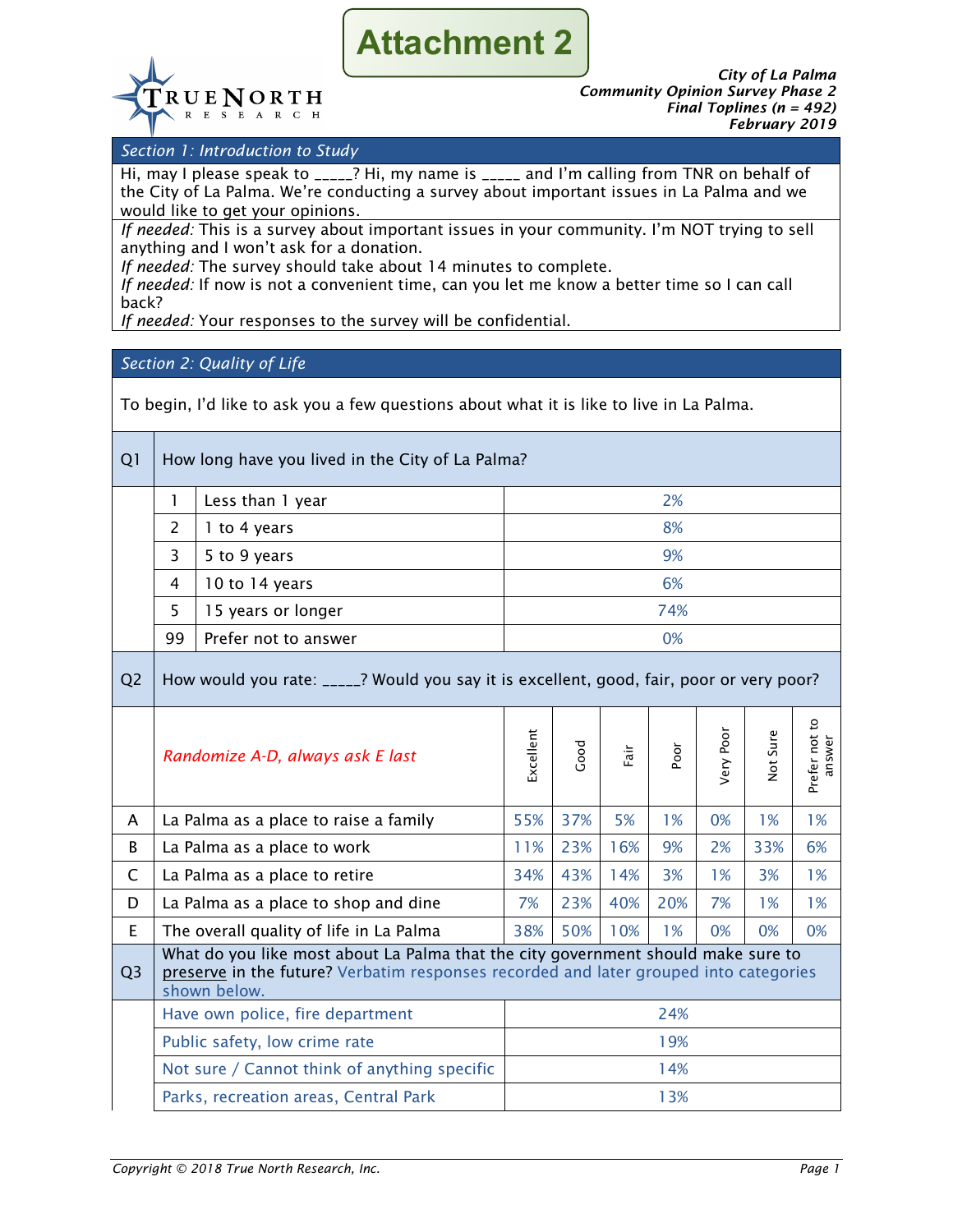|    | Clean, well-maintained city, landscape,<br>trees                                                                                                                                                           | 12% |
|----|------------------------------------------------------------------------------------------------------------------------------------------------------------------------------------------------------------|-----|
|    | Quiet, friendly, family oriented                                                                                                                                                                           | 11% |
|    | Small town atmosphere                                                                                                                                                                                      | 10% |
|    | Community activities, events                                                                                                                                                                               | 7%  |
|    | Infrastructure, streets, sidewalks                                                                                                                                                                         | 4%  |
|    | <b>Good schools</b>                                                                                                                                                                                        | 4%  |
|    | Open space areas, nature preserves                                                                                                                                                                         | 1%  |
|    | <b>Public library</b>                                                                                                                                                                                      | 1%  |
|    | <b>Community, Senior Center</b>                                                                                                                                                                            | 1%  |
|    | Restaurants, shopping opportunities, small<br>business                                                                                                                                                     | 1%  |
|    | Maintaining city budget, fiscal responsibility                                                                                                                                                             | 1%  |
|    | Need to address homeless issues                                                                                                                                                                            | 1%  |
| Q4 | If the city government could change one thing to make La Palma a better place to live,<br>what change would you like to see? Verbatim responses recorded and later grouped into<br>categories shown below. |     |
|    | No changes needed                                                                                                                                                                                          | 16% |
|    | Not sure / Cannot think of anything                                                                                                                                                                        | 14% |
|    | Provide better variety of restaurants, stores                                                                                                                                                              | 10% |
|    | Improve public safety, reduce crime, more<br>police presence                                                                                                                                               | 9%  |
|    | Enforce city ordinances, codes                                                                                                                                                                             | 6%  |
|    | Improve education, schools, adjust District<br>boundaries                                                                                                                                                  | 6%  |
|    | Clean, maintain, beautify public areas                                                                                                                                                                     | 5%  |
|    | Improve economy, jobs, local businesses                                                                                                                                                                    | 5%  |
|    | Address parking issues                                                                                                                                                                                     | 4%  |
|    | Limit growth, manage development                                                                                                                                                                           | 3%  |
|    | Improve transparency, communication                                                                                                                                                                        | 3%  |
|    | Add dog park                                                                                                                                                                                               | 3%  |
|    | Reduce traffic congestion                                                                                                                                                                                  | 2%  |
|    | Improve, maintain infrastructure, roads,<br>streets                                                                                                                                                        | 2%  |
|    | Reduce taxes, fees                                                                                                                                                                                         | 2%  |
|    | <b>Enforce traffic laws</b>                                                                                                                                                                                | 2%  |
|    | Maintain, add more park, recreation<br>facilities                                                                                                                                                          | 2%  |
|    | Provide entertainment options for all ages                                                                                                                                                                 | 2%  |
|    | Provide more community events, programs                                                                                                                                                                    | 2%  |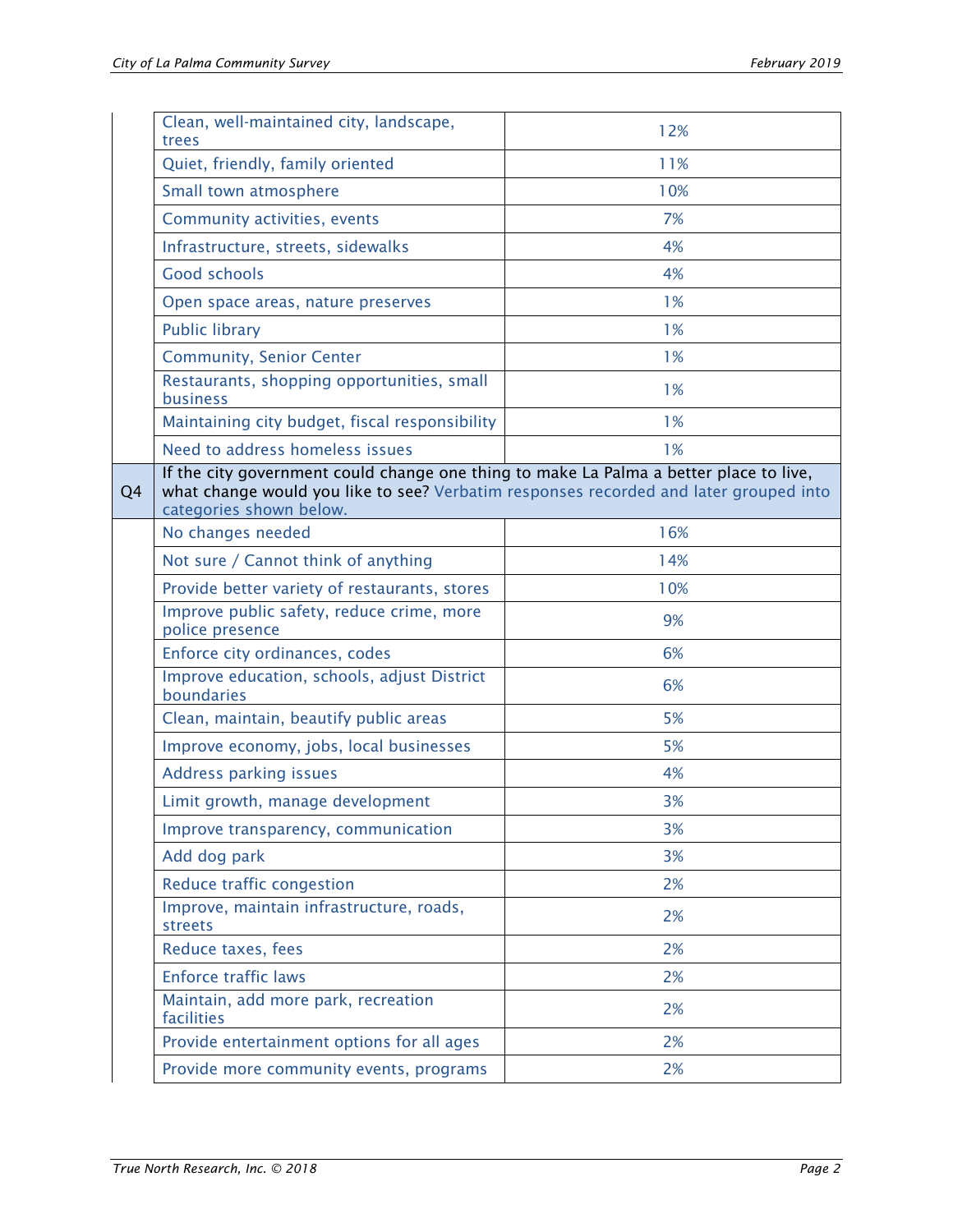| Improve fiscal responsibility, better<br>budgeting | 2% |
|----------------------------------------------------|----|
| Provide more affordable housing                    | 1% |
| Address homeless issues                            | 1% |
| Add safer bike lanes, sidewalks                    | 1% |
| Improve, add more libraries                        | 1% |
| Improve, add public transportation                 | 1% |
| Address diversity issues                           | 1% |
| <b>Address water issues</b>                        | 1% |
| Improve environmental efforts                      | 1% |

# *Section 3: City Services*

Next, I would like to ask a series of questions about services provided by the City of La Palma.

| Q <sub>5</sub> | Generally speaking, are you satisfied or dissatisfied with the job the City of La Palma is<br>doing to provide city services? Get answer, then ask: Would that be very<br>(satisfied/dissatisfied) or somewhat (satisfied/dissatisfied)? |                                                                                  |     |  |  |  |  |  |  |
|----------------|------------------------------------------------------------------------------------------------------------------------------------------------------------------------------------------------------------------------------------------|----------------------------------------------------------------------------------|-----|--|--|--|--|--|--|
|                |                                                                                                                                                                                                                                          | Very satisfied                                                                   | 43% |  |  |  |  |  |  |
|                | 2                                                                                                                                                                                                                                        | Somewhat satisfied                                                               | 44% |  |  |  |  |  |  |
|                | 3                                                                                                                                                                                                                                        | Somewhat dissatisfied                                                            | 6%  |  |  |  |  |  |  |
|                | 4                                                                                                                                                                                                                                        | Very dissatisfied                                                                | 2%  |  |  |  |  |  |  |
|                | 98                                                                                                                                                                                                                                       | Not sure                                                                         | 4%  |  |  |  |  |  |  |
|                | 99                                                                                                                                                                                                                                       | Prefer not to answer                                                             | 0%  |  |  |  |  |  |  |
|                |                                                                                                                                                                                                                                          | For each of the services I read, please tell me whether the service is extremely |     |  |  |  |  |  |  |

 $Q6$   $\overline{\phantom{a}}$  For each of the services I read, please tell me whether the service is extremely important to you, very important, somewhat important, or not at all important.

|   | Randomize.                                                  | Extremely<br>Important | Important<br>Very | Somewhat<br>Important | Not at all<br>Important | sure<br>$\frac{5}{2}$ | °<br>Prefer not<br>answer |
|---|-------------------------------------------------------------|------------------------|-------------------|-----------------------|-------------------------|-----------------------|---------------------------|
| A | Providing police services                                   | 79%                    | 17%               | 3%                    | 1%                      | 0%                    | 0%                        |
| B | Addressing homelessness                                     | 46%                    | 29%               | 16%                   | 6%                      | 2%                    | 1%                        |
| C | Providing school safety programs                            | 48%                    | 32%               | 16%                   | 3%                      | $1\%$                 | 0%                        |
| D | Providing fire protection and emergency<br>medical services | 79%                    | 18%               | 2%                    | $1\%$                   | 0%                    | 0%                        |
| E | Providing quality drinking water                            | 77%                    | 19%               | 3%                    | 1%                      | 0%                    | 0%                        |
| F | Providing senior services                                   | 29%                    | 38%               | 27%                   | 5%                      | 1%                    | 0%                        |
| G | Managing traffic congestion in the city                     | 40%                    | 36%               | 18%                   | 5%                      | 0%                    | 0%                        |
| H | Maintaining city streets and roads                          | 65%                    | 32%               | 3%                    | 0%                      | 0%                    | 0%                        |
|   | Managing growth and development                             | 42%                    | 40%               | 16%                   | 1%                      | 1%                    | 0%                        |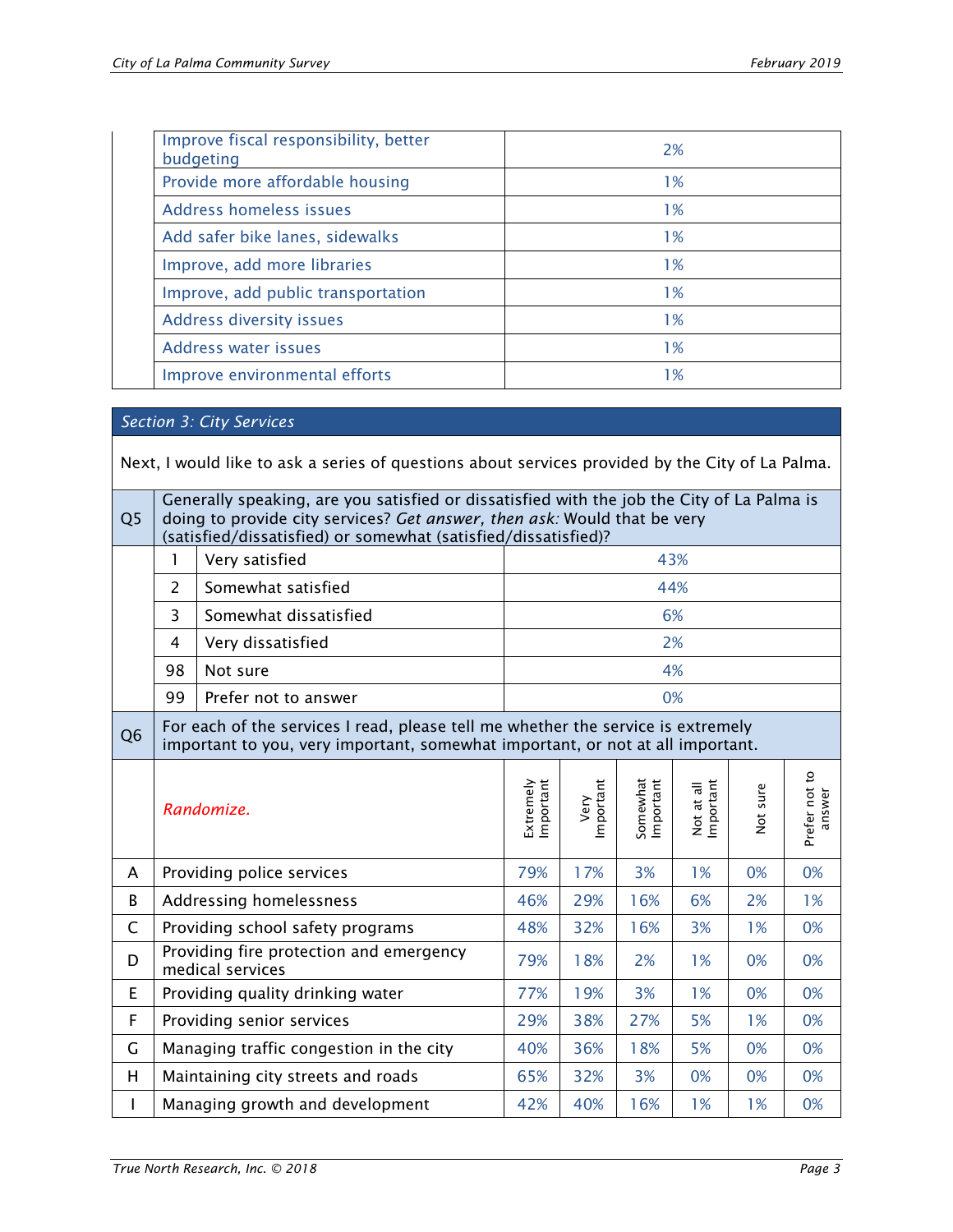| J            | Providing recreation programs for all ages                                                                                                                                                                                                                                                                                                                                                                | 24%               | 39%                   | 30%                      | 7%                   | 0%       | 0%                      |  |  |
|--------------|-----------------------------------------------------------------------------------------------------------------------------------------------------------------------------------------------------------------------------------------------------------------------------------------------------------------------------------------------------------------------------------------------------------|-------------------|-----------------------|--------------------------|----------------------|----------|-------------------------|--|--|
| K            | Maintaining parks and recreation areas                                                                                                                                                                                                                                                                                                                                                                    | 48%               | 41%                   | 10%                      | 1%                   | 0%       | 0%                      |  |  |
| L            | Providing cultural and performing arts                                                                                                                                                                                                                                                                                                                                                                    | 12%               | 26%                   | 44%                      | 17%                  | 1%       | 0%                      |  |  |
| M            | Promoting economic development for a<br>healthy business community                                                                                                                                                                                                                                                                                                                                        | 39%               | 41%                   | 17%                      | 2%                   | 1%       | 0%                      |  |  |
| N            | Attracting businesses and good-paying jobs<br>to the city                                                                                                                                                                                                                                                                                                                                                 | 41%               | 35%                   | 20%                      | 3%                   | 1%       | 0%                      |  |  |
| $\mathsf{O}$ | Maintaining public buildings and facilities                                                                                                                                                                                                                                                                                                                                                               | 40%               | 43%                   | 16%                      | 1%                   | 0%       | 0%                      |  |  |
| P            | Providing special community events                                                                                                                                                                                                                                                                                                                                                                        | 17%               | 33%                   | 40%                      | 9%                   | 1%       | 0%                      |  |  |
| Q            | Managing the City's finances                                                                                                                                                                                                                                                                                                                                                                              | 75%               | 20%                   | 3%                       | 0%                   | 1%       | 0%                      |  |  |
| Q7           | For the same list of services I just read, I'd like you to tell me how satisfied you are<br>with the job the City is doing to provide the service.<br>Are you satisfied or dissatisfied with the City's efforts to: _____, or do you not have an<br>opinion? Get answer. If 'satisfied' or 'dissatisfied', then ask: Would that be very<br>(satisfied/dissatisfied) or somewhat (satisfied/dissatisfied)? |                   |                       |                          |                      |          |                         |  |  |
|              | Randomize.                                                                                                                                                                                                                                                                                                                                                                                                | Satisfied<br>Very | Somewhat<br>Satisfied | Somewhat<br>Dissatisfied | Very<br>Dissatisfied | Not sure | Prefer not to<br>answer |  |  |
| A            | Provide police services                                                                                                                                                                                                                                                                                                                                                                                   | 63%               | 29%                   | 5%                       | 1%                   | 2%       | 0%                      |  |  |
| B            | Address homelessness                                                                                                                                                                                                                                                                                                                                                                                      | 18%               | 34%                   | 14%                      | 5%                   | 28%      | 2%                      |  |  |
| C            | Provide school safety programs                                                                                                                                                                                                                                                                                                                                                                            | 25%               | 39%                   | 4%                       | 2%                   | 28%      | 2%                      |  |  |
| D            | Provide fire protection and emergency<br>medical services                                                                                                                                                                                                                                                                                                                                                 | 60%               | 31%                   | 2%                       | 0%                   | 6%       | 0%                      |  |  |
| E            | Provide quality drinking water                                                                                                                                                                                                                                                                                                                                                                            | 42%               | 40%                   | 9%                       | 4%                   | 4%       | 1%                      |  |  |
| $\mathsf F$  | Provide senior services                                                                                                                                                                                                                                                                                                                                                                                   | 17%               | 38%                   | 9%                       | 3%                   | 32%      | 1%                      |  |  |
| G            | Manage traffic congestion in the city                                                                                                                                                                                                                                                                                                                                                                     | 33%               | 49%                   | 9%                       | 4%                   | 5%       | 0%                      |  |  |
| н            | Maintain city streets and roads                                                                                                                                                                                                                                                                                                                                                                           | 41%               | 46%                   | 9%                       | 3%                   | 1%       | 0%                      |  |  |
| L            | Manage growth and development                                                                                                                                                                                                                                                                                                                                                                             | 17%               | 43%                   | 17%                      | 4%                   | 18%      | 1%                      |  |  |
| J            | Provide recreation programs for all ages                                                                                                                                                                                                                                                                                                                                                                  | 24%               | 47%                   | 8%                       | 3%                   | 16%      | 1%                      |  |  |
| K            | Maintain parks and recreation areas                                                                                                                                                                                                                                                                                                                                                                       | 37%               | 50%                   | 7%                       | 2%                   | 4%       | 1%                      |  |  |
| L            | Provide cultural and performing arts                                                                                                                                                                                                                                                                                                                                                                      | 15%               | 43%                   | 9%                       | 2%                   | 27%      | 3%                      |  |  |
| М            | Promote economic development for a<br>healthy business community                                                                                                                                                                                                                                                                                                                                          | 13%               | 40%                   | 17%                      | 4%                   | 25%      | 1%                      |  |  |
| N            | Attract businesses and good-paying jobs to<br>the city                                                                                                                                                                                                                                                                                                                                                    | 11%               | 34%                   | 20%                      | 5%                   | 28%      | 2%                      |  |  |
| O            | Maintain public buildings and facilities                                                                                                                                                                                                                                                                                                                                                                  | 32%               | 51%                   | 8%                       | 0%                   | 8%       | 0%                      |  |  |
| P            | Provide special community events                                                                                                                                                                                                                                                                                                                                                                          | 22%               | 52%                   | 8%                       | 1%                   | 16%      | 2%                      |  |  |
| Q            | Manage the City's finances                                                                                                                                                                                                                                                                                                                                                                                | 21%               | 38%                   | 14%                      | 5%                   | 21%      | 1%                      |  |  |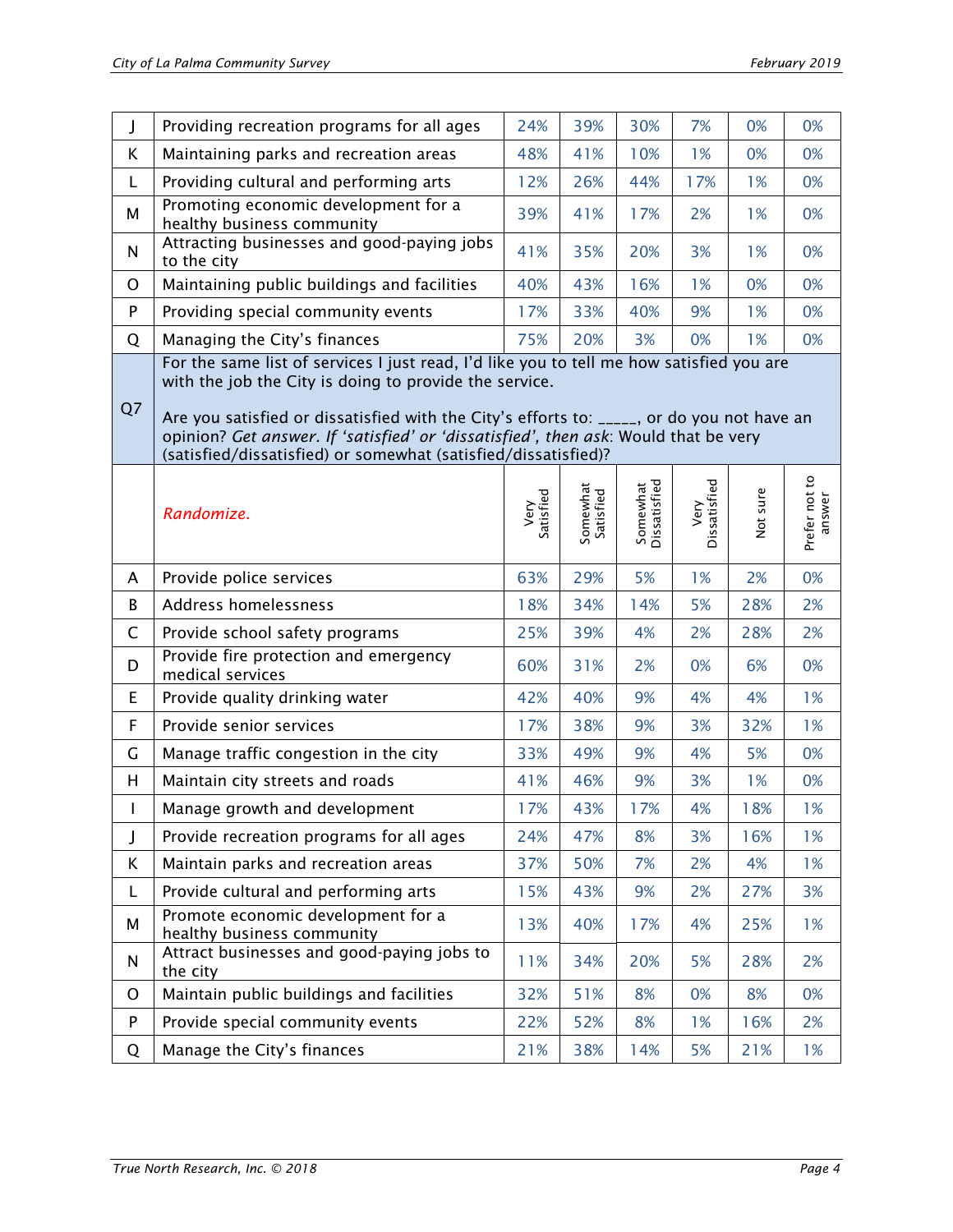|                | <b>Section 4: Customer Service</b>                                                                                                                          |                                                                                                                                                  |          |                     |          |                                  |       |  |  |  |
|----------------|-------------------------------------------------------------------------------------------------------------------------------------------------------------|--------------------------------------------------------------------------------------------------------------------------------------------------|----------|---------------------|----------|----------------------------------|-------|--|--|--|
| Q8             | In the past 12 months, have you been in contact with staff from the City of La Palma?                                                                       |                                                                                                                                                  |          |                     |          |                                  |       |  |  |  |
|                | 49%<br>Ask to Q9<br>Yes<br>1                                                                                                                                |                                                                                                                                                  |          |                     |          |                                  |       |  |  |  |
|                | $\mathcal{P}$                                                                                                                                               | No                                                                                                                                               |          | 47%                 |          | Skip to Q11                      |       |  |  |  |
|                | 98                                                                                                                                                          | Not sure                                                                                                                                         |          | 3%                  |          | Skip to Q11                      |       |  |  |  |
|                | 99                                                                                                                                                          | Prefer not to answer                                                                                                                             |          | 1%                  |          | Skip to Q11                      |       |  |  |  |
| Q <sub>9</sub> | In your opinion, was the staff at the City very _____, somewhat ______, or not at all _____.<br>Read one item at a time, continue until all items are read. |                                                                                                                                                  |          |                     |          |                                  |       |  |  |  |
| Randomize      |                                                                                                                                                             | Very                                                                                                                                             | Somewhat | $\bar{a}$<br>Not at | Not sure | Prefer not<br>to answer          |       |  |  |  |
| A              | Helpful                                                                                                                                                     |                                                                                                                                                  | 66%      | 26%                 | 6%       | $1\%$                            | $1\%$ |  |  |  |
| B              |                                                                                                                                                             | Professional                                                                                                                                     | 72%      | 25%                 | 1%       | $1\%$                            | $1\%$ |  |  |  |
| C              |                                                                                                                                                             | Accessible                                                                                                                                       | 67%      | 27%                 | 5%       | 1%                               | 0%    |  |  |  |
|                |                                                                                                                                                             | Ask Q10 if Q9A, Q9B, OR Q9C = 3.                                                                                                                 |          |                     |          |                                  |       |  |  |  |
| Q10            |                                                                                                                                                             | Thinking of when you weren't pleased with the customer service you received, can you<br>briefly describe the issue you contacted the City about? |          |                     |          |                                  |       |  |  |  |
|                |                                                                                                                                                             | Record verbatim response                                                                                                                         |          |                     |          | Data on file for 16 respondents. |       |  |  |  |

#### *Section 5: Economic Development*

There are several older, run-down commercial properties in the City that need to be revitalized. Redeveloping these properties would attract new types of businesses and improve the local economy. We're interested in the types of businesses you think are needed in La Palma.

Q11| feel there is <u>currently</u> too much, about the right amount, or too little of this type of As I read the following types of businesses and amenities, please tell me whether you business or amenity in the City of La Palma.

|   | Randomize                                           | Too Much | About<br>Right | Too Little | sure<br>$\frac{5}{2}$ | not<br>wer<br>ans<br>Prefer |
|---|-----------------------------------------------------|----------|----------------|------------|-----------------------|-----------------------------|
| A | <b>Hotels</b>                                       | 6%       | 63%            | 15%        | 13%                   | 3%                          |
| B | Venues for performing arts, concerts, and<br>events | 2%       | 42%            | 37%        | 15%                   | 3%                          |
| C | Big box retail stores                               | 5%       | 41%            | 39%        | 13%                   | 2%                          |
| D | Smaller, boutique retail stores                     | 5%       | 41%            | 43%        | 9%                    | 2%                          |
| E | Movie theaters                                      | 2%       | 25%            | 46%        | 22%                   | 5%                          |
| F | Entertainment options for children                  | 1%       | 38%            | 36%        | 24%                   | 2%                          |
| G | Entertainment options for adults                    | 2%       | 28%            | 49%        | 18%                   | 3%                          |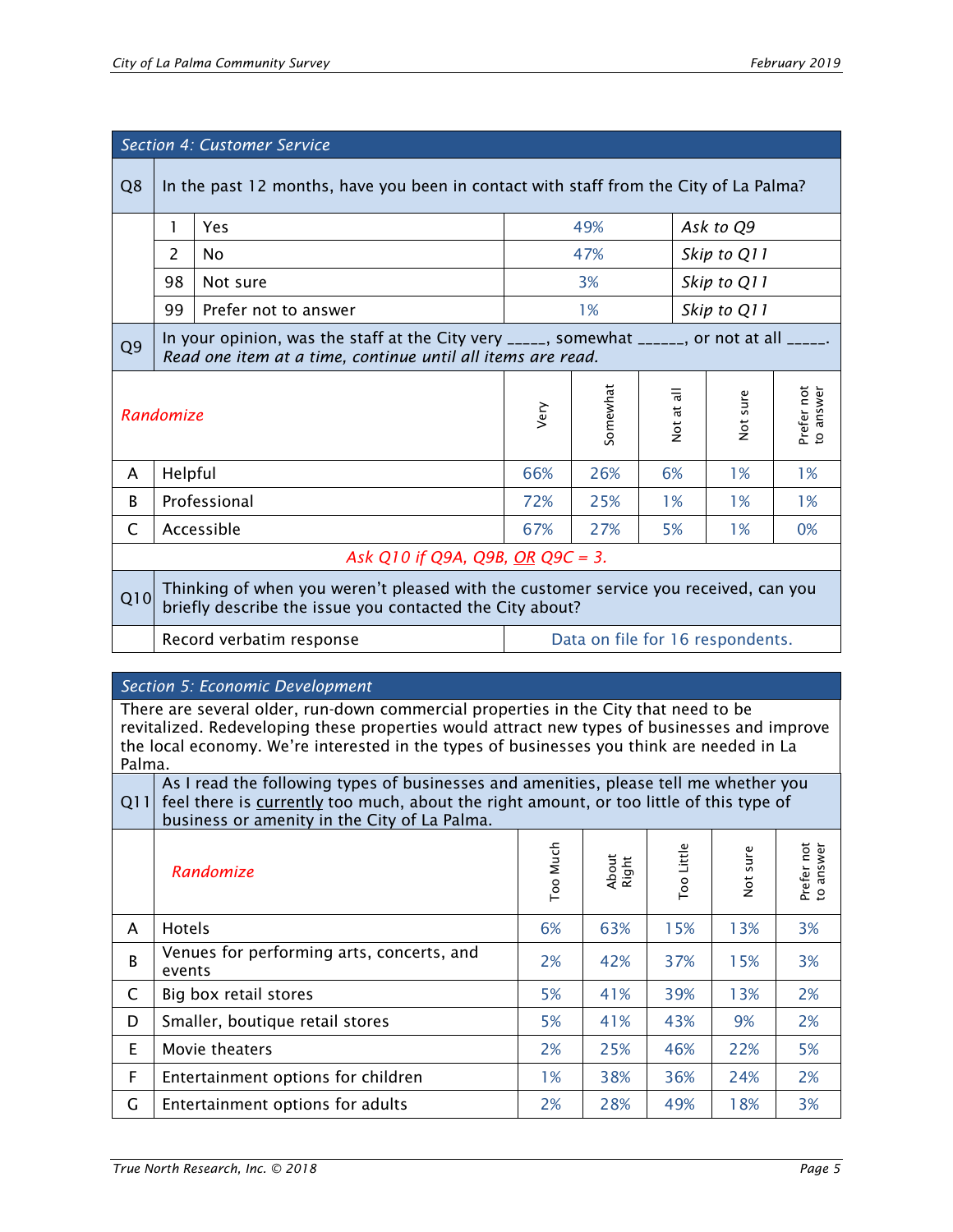| H | Automobile showrooms                                                                                                                                                                         | 7% | 34% | 19% | 32% | 8% |  |  |  |
|---|----------------------------------------------------------------------------------------------------------------------------------------------------------------------------------------------|----|-----|-----|-----|----|--|--|--|
| L | Restaurants                                                                                                                                                                                  | 1% | 35% | 60% | 3%  | 1% |  |  |  |
|   | Ask Q12 if Q111 = 3, Q11C = 3, or Q11D = 3.                                                                                                                                                  |    |     |     |     |    |  |  |  |
|   | 77% of respondents received Q12.                                                                                                                                                             |    |     |     |     |    |  |  |  |
|   | What are the names of one or two stores or restaurants you would most like to have<br>Q12 located in La Palma? Verbatim responses recorded and later grouped into categories<br>shown below. |    |     |     |     |    |  |  |  |
|   | Not sure / Cannot think of anything specific                                                                                                                                                 |    |     | 27% |     |    |  |  |  |
|   | Specialty, organic foods stores (Whole<br>Foods Market, Trader Joes, Sprouts)                                                                                                                |    |     | 22% |     |    |  |  |  |
|   | Small bakeries, cafes, tea stores                                                                                                                                                            |    |     | 12% |     |    |  |  |  |
|   | (Starbuck's, Corner Bakery, Panera)<br>Upper-scale restaurants, steakhouses (Yard<br>House, Flemings, Cheesecake Factory)                                                                    |    |     | 11% |     |    |  |  |  |
|   | Family chain restaurants (Applebee's, CA<br>Pizza Kitchen, Cracker Barrel)                                                                                                                   |    |     | 9%  |     |    |  |  |  |
|   | Fast food restaurants (In-N-Out Burger,<br>Chick-fil-A)                                                                                                                                      |    |     | 9%  |     |    |  |  |  |
|   | Greater variety of cuisines in general<br>(Mexican, Italian, Japanese)                                                                                                                       |    |     | 8%  |     |    |  |  |  |
|   | Grocery stores (Food 4 Less, Stater Bros,<br>Ralph's)                                                                                                                                        |    |     | 7%  |     |    |  |  |  |
|   | Large department stores (Walmart, Kohl's,<br>Target)                                                                                                                                         | 4% |     |     |     |    |  |  |  |
|   | Seafood restaurants (Red Lobster, Fish Co,<br>Sushi)                                                                                                                                         | 3% |     |     |     |    |  |  |  |
|   | Discount stores (T.J.Maxx, Marshalls, Ross)                                                                                                                                                  |    |     | 2%  |     |    |  |  |  |
|   | Breweries, pubs (BJ's Restaurant &<br>Brewhouse)                                                                                                                                             |    |     | 2%  |     |    |  |  |  |
|   | Locally-owned, non-chain restaurants                                                                                                                                                         |    |     | 2%  |     |    |  |  |  |
|   | Home furniture stores (HomeGoods)                                                                                                                                                            |    |     | 2%  |     |    |  |  |  |
|   | Arts and crafts stores (Michaels)                                                                                                                                                            |    |     | 1%  |     |    |  |  |  |
|   | Electronics, computer stores (Fry's, Apple<br>Store)                                                                                                                                         |    |     | 1%  |     |    |  |  |  |
|   | Clothing stores (Tilly's, Urban Outfitters,<br>Forever 21)                                                                                                                                   |    |     | 1%  |     |    |  |  |  |
|   | Vegan, healthy restaurants                                                                                                                                                                   |    |     | 1%  |     |    |  |  |  |
|   | Large wholesale stores (Costco)                                                                                                                                                              |    |     | 1%  |     |    |  |  |  |
|   | Upper-scale department stores (Macy's,<br>Nordstrom)                                                                                                                                         | 1% |     |     |     |    |  |  |  |
|   | Breakfast, lunch restaurants (Denny's,<br><b>IHOP</b> )                                                                                                                                      | 1% |     |     |     |    |  |  |  |
|   | Home improvement stores (Ace Hardware)                                                                                                                                                       | 1% |     |     |     |    |  |  |  |
|   | <b>Movie Theater</b><br>1%                                                                                                                                                                   |    |     |     |     |    |  |  |  |
|   | Ask Q13 if Q11F = 3 or Q11G = 3.                                                                                                                                                             |    |     |     |     |    |  |  |  |
|   | 58% of respondents received Q13.                                                                                                                                                             |    |     |     |     |    |  |  |  |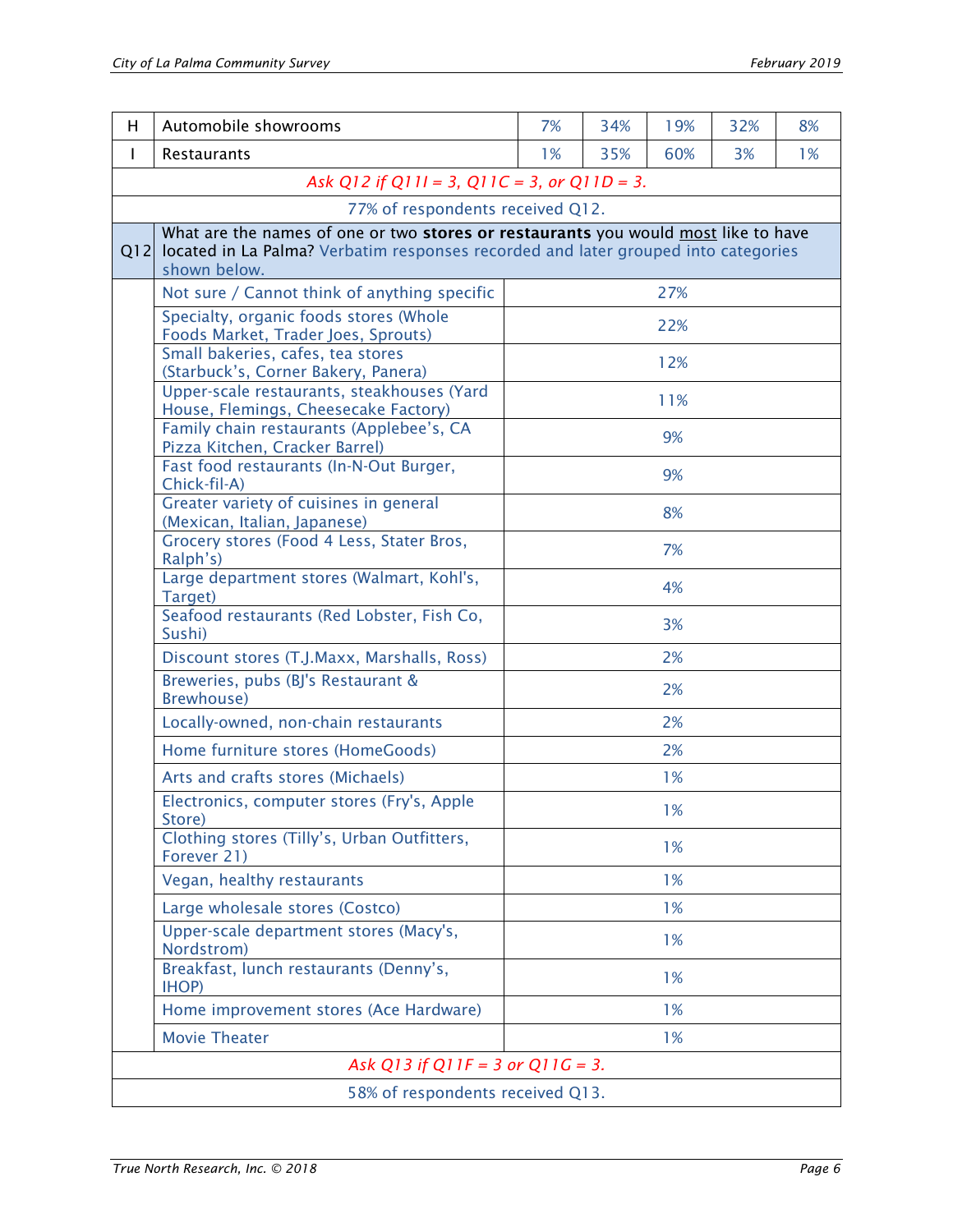| Q13 | Do you have any specific entertainment options that you'd like available in the City of<br>La Palma? If yes, ask: Please briefly describe them to me. Verbatim responses recorded<br>and later grouped into categories shown below. |     |  |  |  |  |  |  |  |
|-----|-------------------------------------------------------------------------------------------------------------------------------------------------------------------------------------------------------------------------------------|-----|--|--|--|--|--|--|--|
|     | Not sure / Cannot think of anything specific                                                                                                                                                                                        | 47% |  |  |  |  |  |  |  |
|     | Movie theater                                                                                                                                                                                                                       | 20% |  |  |  |  |  |  |  |
|     | Performing arts center (theatre, concerts,<br>plays, comedy club)                                                                                                                                                                   | 8%  |  |  |  |  |  |  |  |
|     | Community, family entertainment center<br>(arcade, mini golf, bowling, rock climbing)                                                                                                                                               | 7%  |  |  |  |  |  |  |  |
|     | Greater variety of restaurants                                                                                                                                                                                                      | 7%  |  |  |  |  |  |  |  |
|     | Competitive, spectator sports venue                                                                                                                                                                                                 | 4%  |  |  |  |  |  |  |  |
|     | More parks, pools with fun rec activities<br>(water park, trampoline parks)                                                                                                                                                         | 4%  |  |  |  |  |  |  |  |
|     | Bars, clubs, night life                                                                                                                                                                                                             | 3%  |  |  |  |  |  |  |  |
|     | Senior center                                                                                                                                                                                                                       | 1%  |  |  |  |  |  |  |  |

## *Section 6: Priorities*

The City of La Palma has limited financial resources to provide local services and projects desired by residents. Because it can't fund *every* service and project, the City must set priorities.

Q14 As I read each of the following items, please indicate whether you think the City should make the item a high priority, a medium priority, or a low priority for future city spending. If you feel the City should not spend any money on this item, just say so.

Please keep in mind that not all of the items can be high priorities. Here is the (first/next) one: \_\_\_\_\_\_. Should this item be a high, medium or low priority for the City – or should the City not spend any money on this item?

|    | Randomize                                                                     | Priority<br>High | Medium<br>Priority | Low Priority | money<br>not<br>Should<br>$\overline{\sigma}$<br>pen<br>$\overline{ }$ | Sure<br>$\frac{5}{2}$ | °0<br>Prefer not<br>answer |
|----|-------------------------------------------------------------------------------|------------------|--------------------|--------------|------------------------------------------------------------------------|-----------------------|----------------------------|
| A  | Improve street medians by installing<br>drought-tolerant landscaping          | 25%              | 36%                | 26%          | 11%                                                                    | 2%                    | 0%                         |
| B  | Expand the services and programs offered<br>to seniors                        | 21%              | 46%                | 23%          | 5%                                                                     | 5%                    | 0%                         |
| C  | Create an off-leash dog park                                                  | 12%              | 16%                | 29%          | 40%                                                                    | 2%                    | 0%                         |
| D  | Work with property owners to revitalize<br>older, outdated commercial centers | 43%              | 41%                | 9%           | 3%                                                                     | 3%                    | 0%                         |
| E  | Replace aging street banners                                                  | 10%              | 30%                | 46%          | 12%                                                                    | 2%                    | 0%                         |
| F. | Offer more community events and festivals                                     | 11%              | 39%                | 37%          | 10%                                                                    | 3%                    | 0%                         |
| G  | Providing outdoor exercise equipment at<br><b>Central Park</b>                | 13%              | 28%                | 36%          | 20%                                                                    | 2%                    | 0%                         |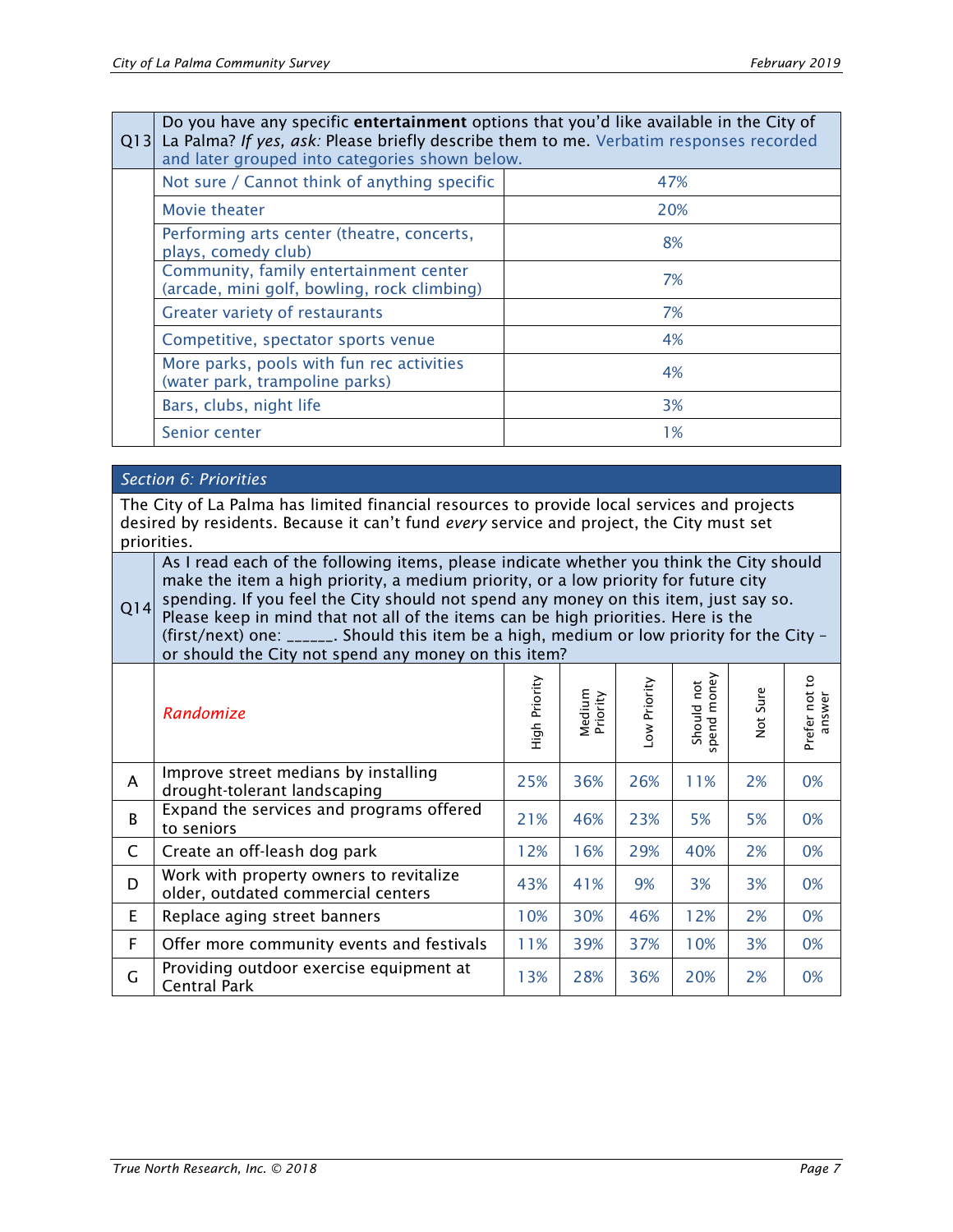| Ask Q15 if $Q14F = (1,2)$ . |                                                                                                                                                                                                    |     |  |  |  |
|-----------------------------|----------------------------------------------------------------------------------------------------------------------------------------------------------------------------------------------------|-----|--|--|--|
|                             | 51% of respondents received Q15.                                                                                                                                                                   |     |  |  |  |
|                             | Can you describe the type of community event or festival that you would most like to<br>Q15 see offered by the City? Verbatim responses recorded and later grouped into categories<br>shown below. |     |  |  |  |
|                             | Not sure / Cannot think of anything specific                                                                                                                                                       | 36% |  |  |  |
|                             | More variety of concerts at the park                                                                                                                                                               | 15% |  |  |  |
|                             | <b>Celebration of national holidays</b>                                                                                                                                                            | 13% |  |  |  |
|                             | Food festival, food trucks, Harvest Festival                                                                                                                                                       | 12% |  |  |  |
|                             | La Palma Days                                                                                                                                                                                      | 8%  |  |  |  |
|                             | <b>Cultural events</b>                                                                                                                                                                             | 6%  |  |  |  |
|                             | <b>Parades</b>                                                                                                                                                                                     | 4%  |  |  |  |
|                             | Summer, spring, events, festivals                                                                                                                                                                  | 4%  |  |  |  |
|                             | <b>Farmers markets</b>                                                                                                                                                                             | 3%  |  |  |  |
|                             | Community events to meet neighbors, City<br><b>officials</b>                                                                                                                                       | 3%  |  |  |  |
|                             | Holiday carnivals                                                                                                                                                                                  | 2%  |  |  |  |
|                             | Races, marathons, active fundraisers                                                                                                                                                               | 2%  |  |  |  |
|                             | <b>Family events</b>                                                                                                                                                                               | 2%  |  |  |  |
|                             | Movies at the park                                                                                                                                                                                 | 1%  |  |  |  |

## *Section 7: Communication*

|                                           | Overall, are you satisfied or dissatisfied with the City's efforts to communicate with<br>Q16 residents through newsletters, the Internet, local media, and other means? Get answer,<br>then ask: Would that be very (satisfied/dissatisfied) or somewhat (satisfied/dissatisfied)? |                                               |       |  |  |  |
|-------------------------------------------|-------------------------------------------------------------------------------------------------------------------------------------------------------------------------------------------------------------------------------------------------------------------------------------|-----------------------------------------------|-------|--|--|--|
|                                           |                                                                                                                                                                                                                                                                                     | Very satisfied                                | 51%   |  |  |  |
|                                           | $\overline{2}$                                                                                                                                                                                                                                                                      | Somewhat satisfied                            | 39%   |  |  |  |
|                                           | 3                                                                                                                                                                                                                                                                                   | Somewhat dissatisfied                         | 7%    |  |  |  |
|                                           | 4                                                                                                                                                                                                                                                                                   | Very dissatisfied                             | 2%    |  |  |  |
|                                           | 98                                                                                                                                                                                                                                                                                  | Not Sure                                      | $1\%$ |  |  |  |
|                                           | 99                                                                                                                                                                                                                                                                                  | Prefer not to answer                          | 0%    |  |  |  |
| Q17                                       | What information sources do you use to find out about City of La Palma news,<br>information and programming? Don't read list. Record up to first 2 responses.<br>If they say Internet or web, probe to see if a City website and - if yes - which one.                              |                                               |       |  |  |  |
|                                           | 1                                                                                                                                                                                                                                                                                   | The Mosaic - City Newsletter                  | 18%   |  |  |  |
|                                           | $\overline{2}$                                                                                                                                                                                                                                                                      | E-Newsletter                                  | 25%   |  |  |  |
| 3                                         |                                                                                                                                                                                                                                                                                     | The Source - Neighborhood Watch<br>Newsletter | 20%   |  |  |  |
| 4<br>0%<br>Orange County Register (paper) |                                                                                                                                                                                                                                                                                     |                                               |       |  |  |  |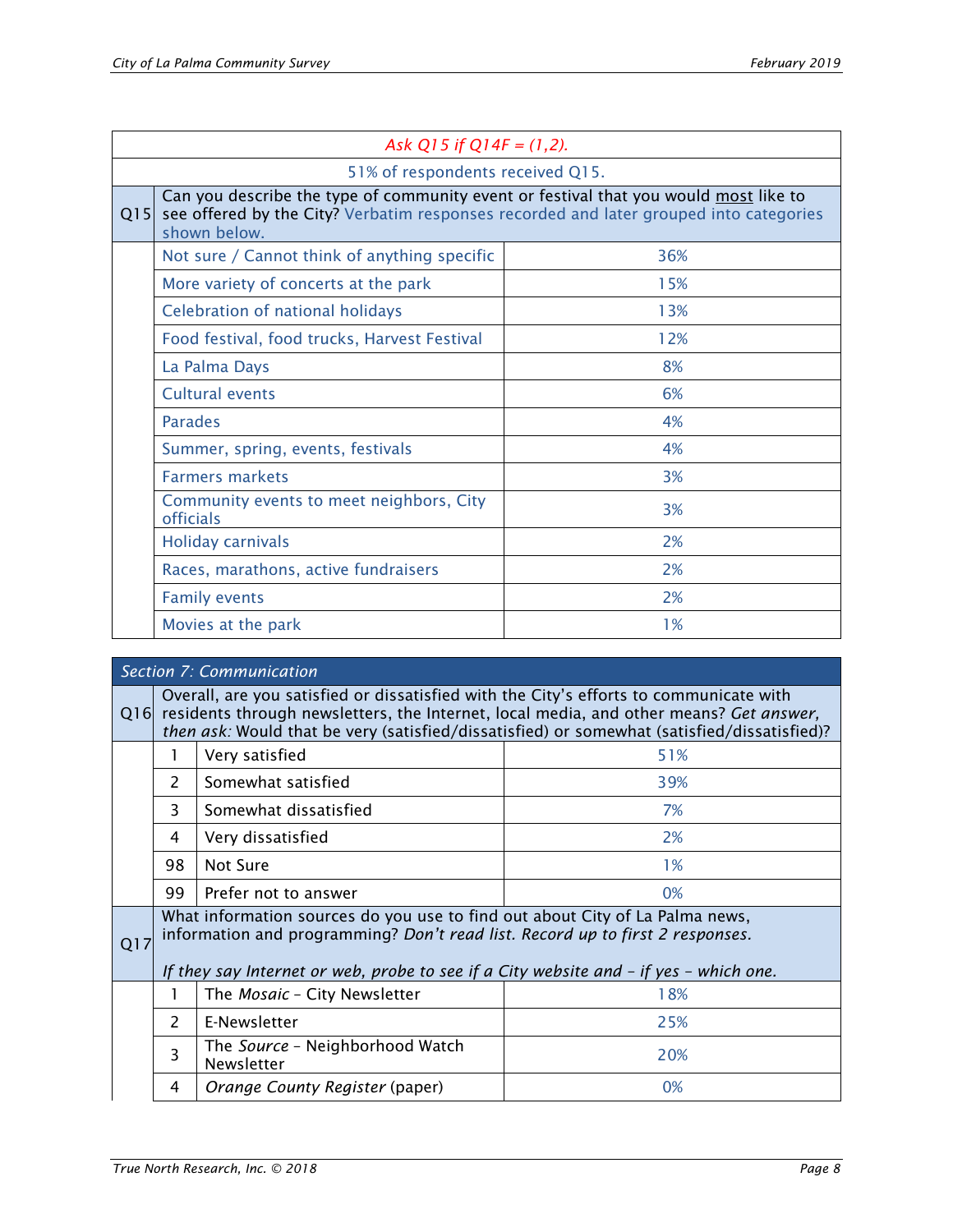|                       | 5                                                                                                                                          | Los Angeles Times (paper)                                                                                             | 0%   |              |                 |                              |  |  |
|-----------------------|--------------------------------------------------------------------------------------------------------------------------------------------|-----------------------------------------------------------------------------------------------------------------------|------|--------------|-----------------|------------------------------|--|--|
|                       | 6                                                                                                                                          | The Event - News Enterprise                                                                                           | 0%   |              |                 |                              |  |  |
|                       | 7                                                                                                                                          | Facebook/Twitter/Social Media                                                                                         | 8%   |              |                 |                              |  |  |
|                       | 8                                                                                                                                          | <b>City Council Meetings</b>                                                                                          | 2%   |              |                 |                              |  |  |
|                       | 9                                                                                                                                          | City Website                                                                                                          |      |              | 25%             |                              |  |  |
|                       | 10                                                                                                                                         | Internet, not a City site                                                                                             |      |              | 16%             |                              |  |  |
|                       | 11                                                                                                                                         | City Notify Me - Subscription                                                                                         |      |              | 0%              |                              |  |  |
|                       | 12                                                                                                                                         | <b>Flyers</b>                                                                                                         | 10%  |              |                 |                              |  |  |
|                       | 13                                                                                                                                         | Radio                                                                                                                 |      |              | 0%              |                              |  |  |
|                       | 14                                                                                                                                         | Television                                                                                                            | 0%   |              |                 |                              |  |  |
|                       | 15                                                                                                                                         | Friends / Other People                                                                                                |      |              | 10%             |                              |  |  |
|                       | 16                                                                                                                                         | Other                                                                                                                 |      |              | 8%              |                              |  |  |
|                       | 17                                                                                                                                         | Do Not Receive Information about City                                                                                 |      |              | 0%              |                              |  |  |
|                       | 18                                                                                                                                         | Mail                                                                                                                  |      |              | 10%             |                              |  |  |
| 5%<br>19<br>Magazines |                                                                                                                                            |                                                                                                                       |      |              |                 |                              |  |  |
|                       | Email<br>20<br>11%                                                                                                                         |                                                                                                                       |      |              |                 |                              |  |  |
|                       | 21                                                                                                                                         | Nextdoor                                                                                                              | 2%   |              |                 |                              |  |  |
|                       | 22                                                                                                                                         | Phone texts                                                                                                           | 2%   |              |                 |                              |  |  |
|                       | 23<br>Banners, posters<br>Phone calls<br>24<br>98<br>Not sure                                                                              |                                                                                                                       | 3%   |              |                 |                              |  |  |
|                       |                                                                                                                                            |                                                                                                                       | 2%   |              |                 |                              |  |  |
|                       |                                                                                                                                            |                                                                                                                       | 13%  |              |                 |                              |  |  |
|                       | 99                                                                                                                                         | Prefer not to answer                                                                                                  | 5%   |              |                 |                              |  |  |
|                       |                                                                                                                                            | As I read the following ways that the City can communicate with residents, I'd like to                                |      |              |                 |                              |  |  |
| Q18                   | know if you think they would be a very effective, somewhat effective, or not at all<br>effective way for the City to communicate with you. |                                                                                                                       |      |              |                 |                              |  |  |
|                       |                                                                                                                                            |                                                                                                                       |      | hat<br>Somew | ᠊ᢛ<br>$\vec{a}$ |                              |  |  |
|                       | Randomize                                                                                                                                  |                                                                                                                       | Very |              | $\frac{5}{2}$   | Not sur<br>Prefer<br>to ansv |  |  |
| A                     |                                                                                                                                            | Email & Electronic newsletters                                                                                        | 59%  | 34%          | 4%              | 3%                           |  |  |
| B                     |                                                                                                                                            | Social Media sites such as Facebook,<br>Twitter and Instagram                                                         | 25%  | 36%          | 28%             | 11%                          |  |  |
| C                     |                                                                                                                                            | A Smart Phone application that would allow<br>you to communicate with the City, report<br>issues, and receive updates | 47%  | 29%          | 15%             | 9%                           |  |  |
| D                     |                                                                                                                                            | City website                                                                                                          | 45%  | 43%          | 9%              | 3%                           |  |  |
| E.                    |                                                                                                                                            | Materials mailed directly to your house                                                                               | 63%  | 32%          | 4%              | 1%                           |  |  |
| F                     |                                                                                                                                            | Advertisements in local papers                                                                                        | 7%   | 27%          | 58%             | 8%                           |  |  |
| G                     |                                                                                                                                            | Text messages                                                                                                         | 40%  | 37%          | 16%             | 7%                           |  |  |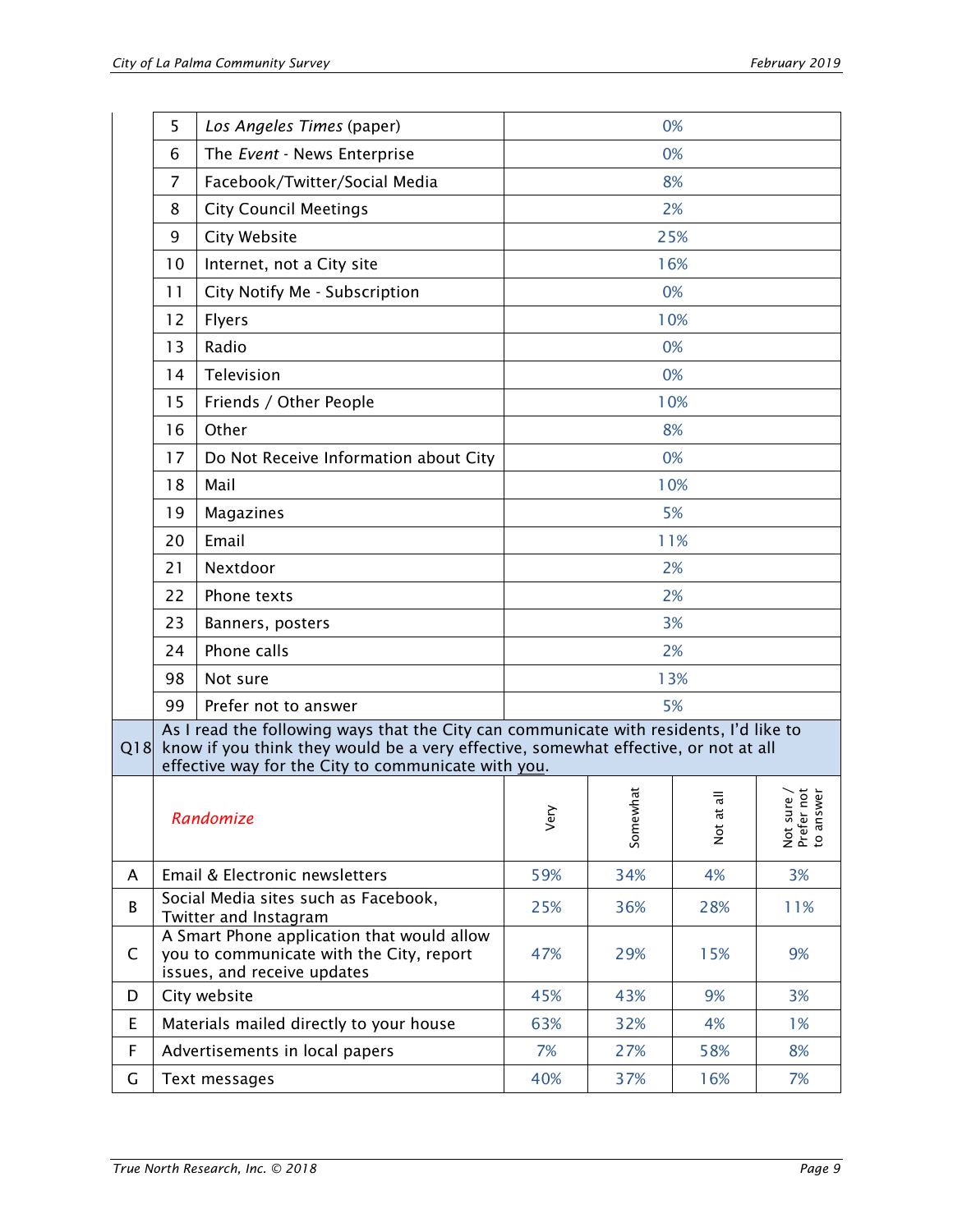| . . | Town-hall style meetings | 23% | 52% | 20% | 6%  |
|-----|--------------------------|-----|-----|-----|-----|
|     | Nextdoor                 | 7%  | 33% | 8%  | 31% |

| Q19 | How much attention do you pay to the issues, decisions and activities of your city<br>government? Would you say that you are very attentive, somewhat attentive, slightly<br>attentive, or not at all attentive? |                      |     |  |  |
|-----|------------------------------------------------------------------------------------------------------------------------------------------------------------------------------------------------------------------|----------------------|-----|--|--|
|     | 25%<br>Very attentive                                                                                                                                                                                            |                      |     |  |  |
|     | 2                                                                                                                                                                                                                | Somewhat attentive   | 52% |  |  |
|     | 3                                                                                                                                                                                                                | Slightly attentive   | 18% |  |  |
|     | 4                                                                                                                                                                                                                | Not at all attentive | 4%  |  |  |
|     | 98                                                                                                                                                                                                               | Not sure             | 0%  |  |  |
|     | 99                                                                                                                                                                                                               | Prefer not to answer | 1%  |  |  |

# *Section 8: Policy*

|     | Next are a few policy-related questions.                                                                                                                                                           |                                                                                                                                     |     |  |  |  |
|-----|----------------------------------------------------------------------------------------------------------------------------------------------------------------------------------------------------|-------------------------------------------------------------------------------------------------------------------------------------|-----|--|--|--|
|     | Q20 Overall, would you say the City of La Palma is moving in the right direction?                                                                                                                  |                                                                                                                                     |     |  |  |  |
|     | Yes<br>52%<br>1                                                                                                                                                                                    |                                                                                                                                     |     |  |  |  |
|     | $\overline{2}$                                                                                                                                                                                     | No                                                                                                                                  | 8%  |  |  |  |
|     | 98                                                                                                                                                                                                 | Not sure                                                                                                                            | 39% |  |  |  |
|     | 99                                                                                                                                                                                                 | Prefer not to answer<br>1%                                                                                                          |     |  |  |  |
| Q21 | The City was able to fund school resource officers through grant funding. After the<br>grant funding expires in two years, would you support or oppose the City continuing to<br>fund the program? |                                                                                                                                     |     |  |  |  |
|     | 1                                                                                                                                                                                                  | Support                                                                                                                             | 58% |  |  |  |
|     | 2                                                                                                                                                                                                  | Oppose                                                                                                                              | 12% |  |  |  |
|     | 98                                                                                                                                                                                                 | Not sure                                                                                                                            | 28% |  |  |  |
|     | 99                                                                                                                                                                                                 | Prefer not to answer                                                                                                                | 2%  |  |  |  |
| Q22 | When it comes to electing city council members, which of the following do you prefer?<br>or _____? Randomize order of options 1 and 2.                                                             |                                                                                                                                     |     |  |  |  |
|     | 1                                                                                                                                                                                                  | All five council members represent<br>the entire City and are elected by<br>voters city-wide                                        | 69% |  |  |  |
|     | $\overline{2}$                                                                                                                                                                                     | The City is divided into five<br>geographic districts, with voters who<br>live in each district electing a single<br>council member | 17% |  |  |  |
|     | 98                                                                                                                                                                                                 | Not sure/No preference                                                                                                              | 13% |  |  |  |
|     | Prefer not to answer<br>99<br>1%                                                                                                                                                                   |                                                                                                                                     |     |  |  |  |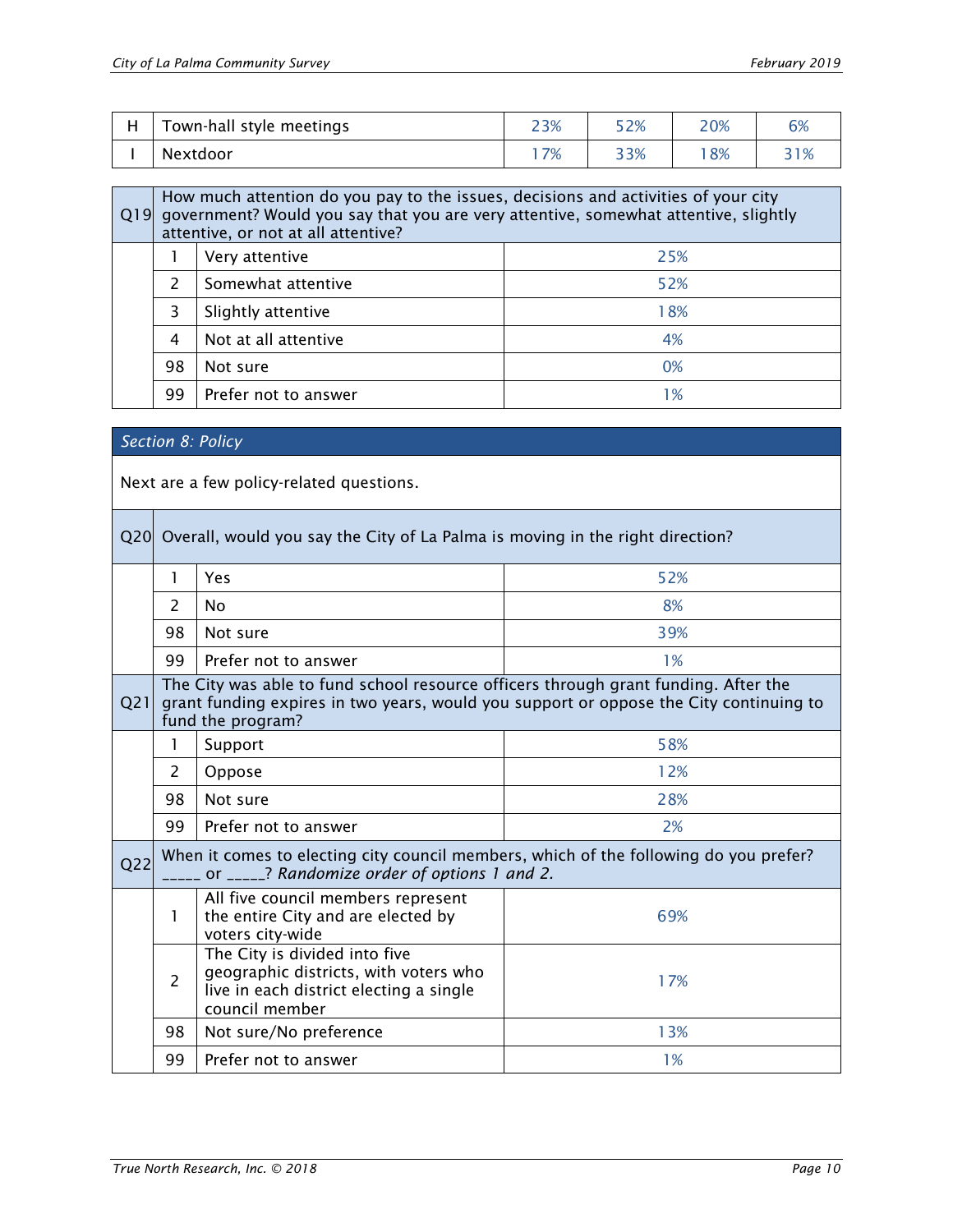## *Section 9: Background & Demographics*

Thank you so much for your participation. I have just a few background questions for statistical purposes.

| D <sub>1</sub> | In what year were you born? Year recoded into age groups below.           |                                                |     |  |  |  |
|----------------|---------------------------------------------------------------------------|------------------------------------------------|-----|--|--|--|
|                | 18 to 24                                                                  |                                                | 0%  |  |  |  |
|                | 25 to 34                                                                  |                                                | 2%  |  |  |  |
|                | 35 to 44                                                                  |                                                | 10% |  |  |  |
|                | 45 to 54                                                                  |                                                | 16% |  |  |  |
|                | 55 to 64                                                                  |                                                | 20% |  |  |  |
|                |                                                                           | 65 or older                                    | 34% |  |  |  |
|                |                                                                           | Prefer not to answer                           | 16% |  |  |  |
| D <sub>2</sub> |                                                                           | Do you own or rent your residence in La Palma? |     |  |  |  |
|                | 1                                                                         | Own                                            | 92% |  |  |  |
|                | 2                                                                         | Rent                                           | 6%  |  |  |  |
|                | 99                                                                        | Prefer not to answer                           | 2%  |  |  |  |
| D <sub>3</sub> | Do you have one or more children under 18 years of age in your household? |                                                |     |  |  |  |
|                | $\mathbf{1}$                                                              | Yes                                            | 29% |  |  |  |
|                | $\overline{2}$                                                            | <b>No</b>                                      | 69% |  |  |  |
|                | 99                                                                        | Prefer not to answer                           | 2%  |  |  |  |
| D <sub>4</sub> | Do you have a dog in your household?                                      |                                                |     |  |  |  |
|                | $\mathbf{1}$                                                              | Yes                                            | 37% |  |  |  |
|                | $\overline{2}$                                                            | No                                             | 59% |  |  |  |
|                | Prefer not to answer<br>99<br>4%                                          |                                                |     |  |  |  |